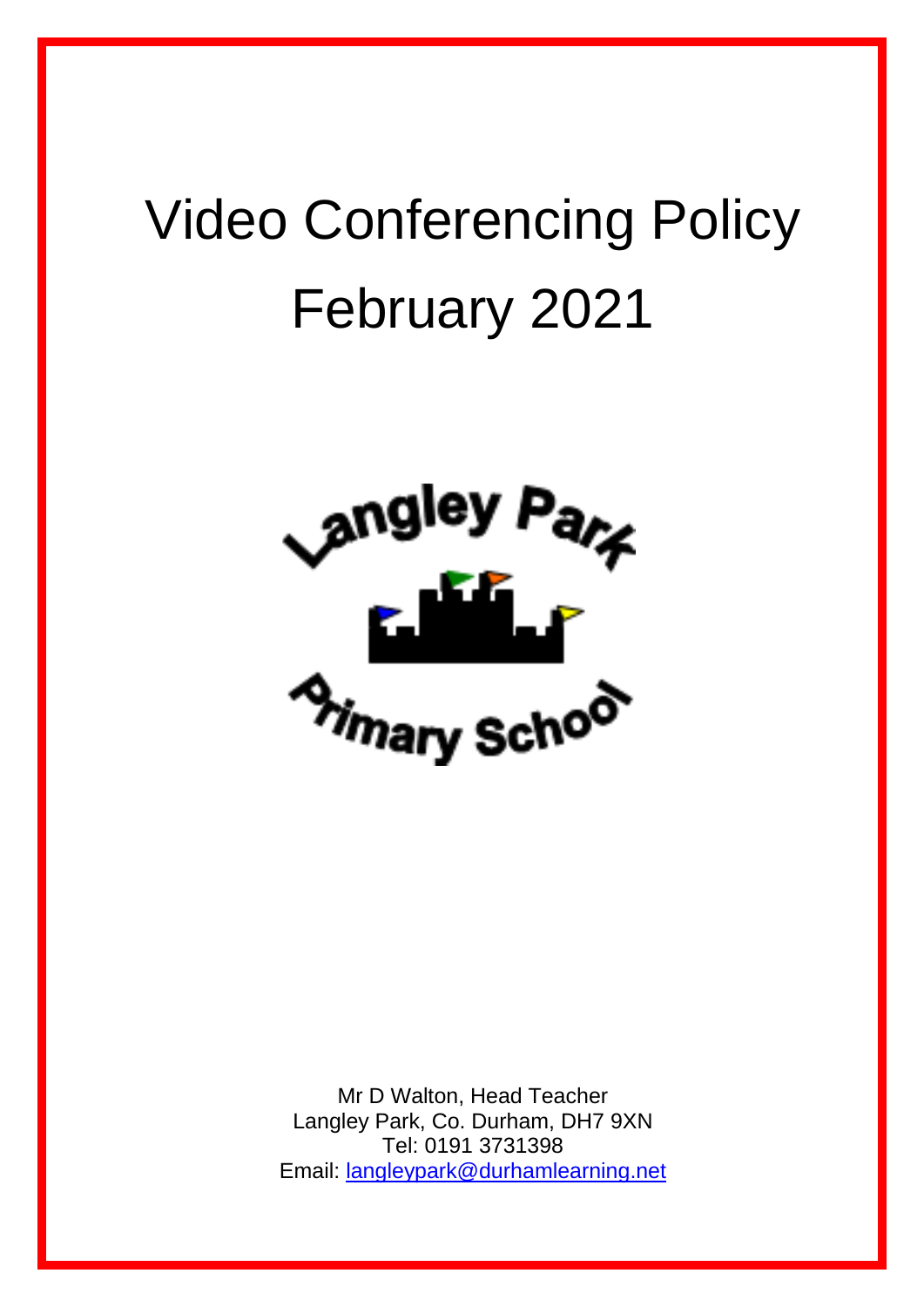These Guidelines are adopted subject to the over-riding requirements of relevant legislation, of the Local Authority and to the legal responsibilities and powers of the Governing Body as employer, admissions authority and owner of the school

#### **Aim:**

To maintain contact between home and school, and for children to have contact with each other as a class during current school closure. Our aim is to use video conferencing as a means to conduct activities such as: sharing a reading text and answering questions, holding a discussion around a recent topic of learning, wellbeing-related group activities, quizzes or games, parent evenings (where social distancing measures prevent face to face meetings taking place) etc. .

The following policy outlines the expectations of staff and parents/carers and pupils regarding video conferences. All meetings will be recorded for safeguarding purposes. The recorded meetings will not be shared unless requested by relevant authorities.

**This policy will be shared with parents/carers of children taking part in any calls arranged by the school. By accessing the link sent to parent/carer email addresses around 30 minutes before the call is scheduled to take place, parents acknowledge that they accept the school's policy and that they are giving permission for their child to take part in the call.**

The preferred medium for video conferencing in school between staff and pupils will be Zoom, but other platforms may also be used.

## **Staff**

- To inform and share information to parents/carers regarding the time, date and conference details to allow access via text message or email
- Calls will never be shared with pupils without parent involvement
- Lead teacher to be in control of meeting settings
- Lead teacher to accept children to video conference via a 'waiting room'
- Lead teachers to dress appropriately and use appropriate language as expected in school
- Meeting details and passwords to only be shared with those parents whose children are taking part in the call
- At least two members of staff will be involved with all video calls